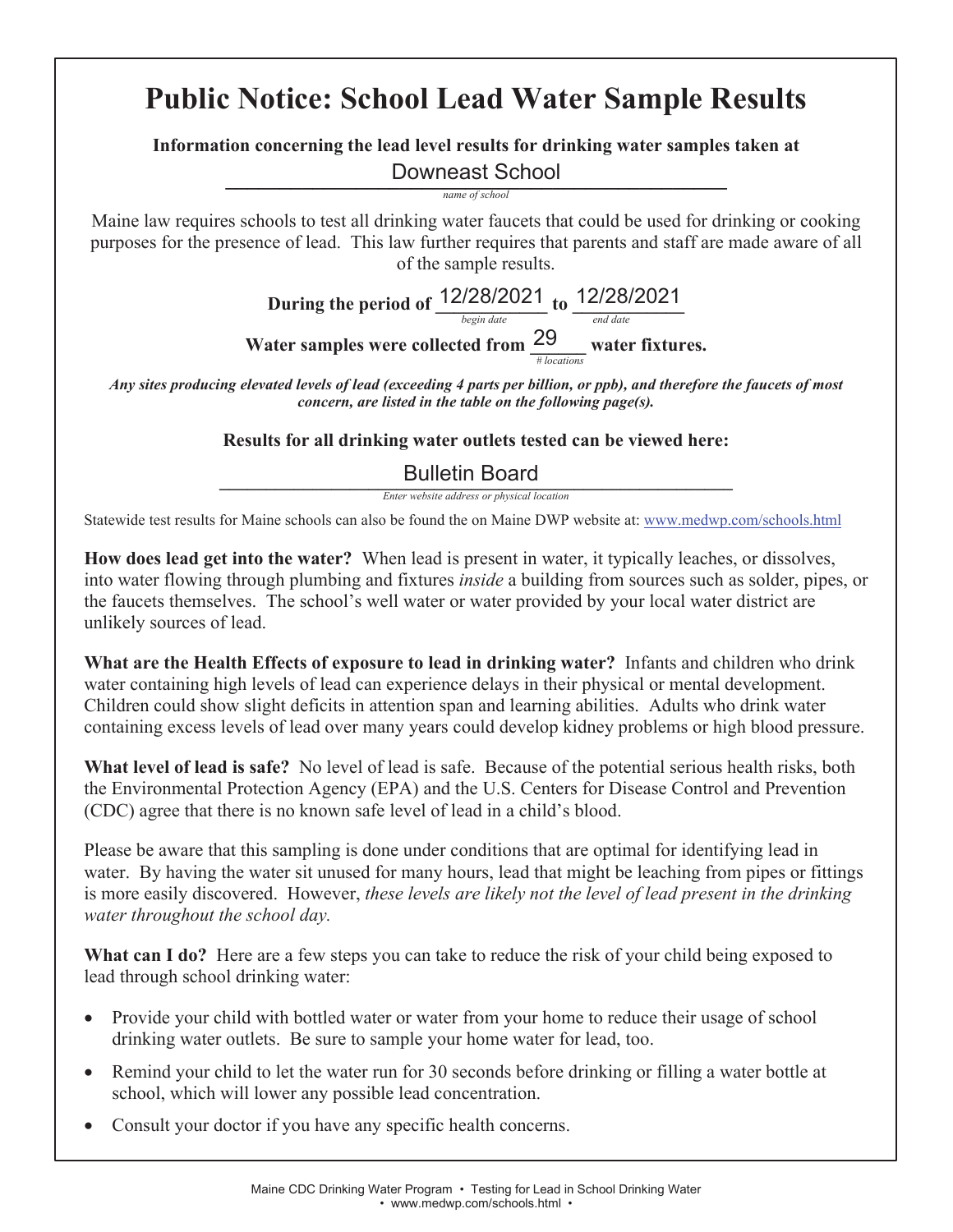# **School Fixtures with Elevated Lead Results (exceeding 4 parts per billion)**

*\*Additional tables may be attached if your school has more than 20 collection sites with elevated lead levels.*

|                | <b>Collection Date</b> | <b>Collection Site</b>      | <b>Concentration (ppb)</b> |
|----------------|------------------------|-----------------------------|----------------------------|
| 1              | 12/28/2021             | Drinking Water Tap-Room A1  | 35.4                       |
| 2              | 12/28/2021             | Drinking Water Tap-Room A2  | 16.3                       |
| 3              | 12/28/2021             | Drinking Water Tap-Room B14 | 45.9                       |
| $\overline{4}$ | 12/28/2021             | Drinking Water Tap-Room B16 | 32.7                       |
| 5              | 12/28/2021             | Drinking Water Tap-Room B17 | 66.7                       |
| 6              | 12/28/2021             | Drinking Water Tap-Room B18 | 22.6                       |
| $\tau$         | 12/28/2021             | Drinking Water Tap-Room B19 | 16.0                       |
| 8              | 12/28/2021             | Drinking Water Tap-Room C20 | 15.7                       |
| 9              | 12/28/2021             | Drinking Water Tap-Room C21 | 6.9                        |
| 10             | 12/28/2021             | Drinking Water Tap-Room C22 | 10.4                       |
| 11             | 12/28/2021             | Drinking Water Tap-Room C23 | 14.5                       |
| 12             | 12/28/2021             | Drinking Water Tap-Room C24 | 21.8                       |
| 13             | 12/28/2021             | Drinking Water Tap-Room C25 | 1500                       |
| 14             | 12/28/2021             | Drinking Water Tap-Room D5  | 714                        |
| 15             | 12/28/2021             | Drinking Water Tap-Room D6  | 13.3                       |
| 16             | 12/28/2021             | Drinking Water Tap-Room D7  | 12.2                       |
| 17             | 12/28/2021             | Drinking Water Tap-Room D8  | 20.0                       |
| 18             | 12/28/2021             | Drinking Water Tap-Room D9  | 7.9                        |
| 19             | 12/28/2021             | Drinking Water Tap-Room E10 | 5.1                        |
| 20             | 12/28/2021             | Drinking Water Tap-Room E11 | 11.0                       |

#### **What is Being Done:**

To correct the problem(s), we have taken these actions:

Resample as soon as possible to confirm results. Working with local contractor on treatment options and infrastructure upgrades.

Future plans for the reduction of high lead levels in our drinking water include:

Testing schedule to be determined by specialist.

These actions are expected to be completed on: *(by: 2/18/2022) (Date)* 

by: 2/18/2022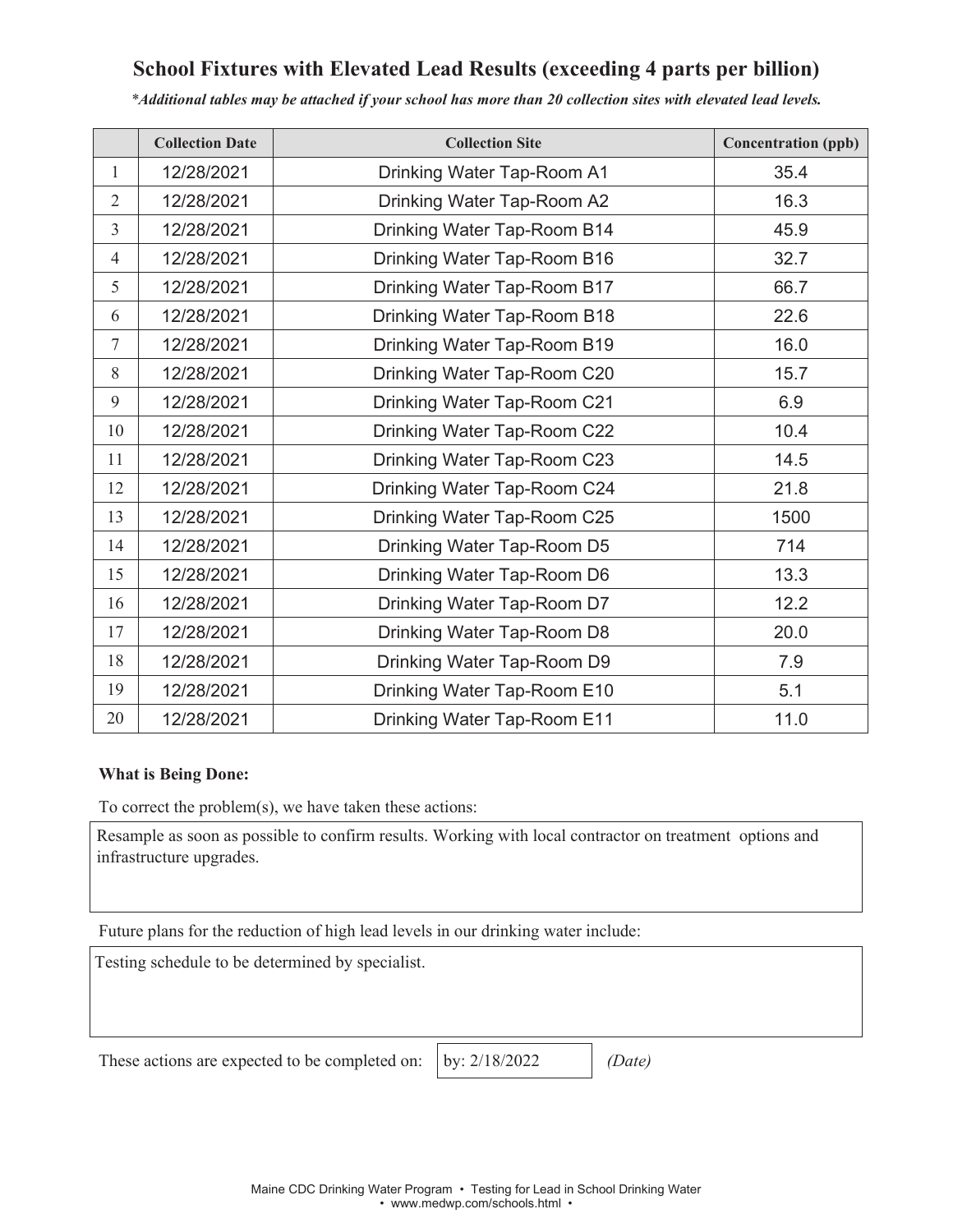# **School Fixtures with Elevated Lead Results (exceeding 4 parts per billion)**

|    | <b>Collection Date</b> | <b>Collection Site</b>            | <b>Concentration (ppb)</b> |
|----|------------------------|-----------------------------------|----------------------------|
| 21 | 12/28/2021             | Drinking Water Tap-Room E12       | 4.5                        |
| 22 | 12/28/2021             | Drinking Water Tap-Room E13       | 31.2                       |
| 23 | 12/28/2021             | <b>Bottle Fill Station-B Wing</b> | 23.9                       |
| 24 | 12/28/2021             | Faucet-Book Room                  | 663                        |
| 25 | 12/28/2021             | <b>Faucet-Nurse Station</b>       | 30.2                       |
| 26 | 12/28/2021             | Kitchen Kettle                    | 7.6                        |
| 27 | 12/28/2021             | Faucet-Main Office                | 24.9                       |
| 28 | 12/28/2021             | Faucet-Teachers Lounge            | 4.9                        |
| 29 | 12/28/2021             | Kitchen-Food Prep Faucet          | 7.1                        |
|    |                        |                                   |                            |
|    |                        |                                   |                            |
|    |                        |                                   |                            |
|    |                        |                                   |                            |
|    |                        |                                   |                            |
|    |                        |                                   |                            |
|    |                        |                                   |                            |
|    |                        |                                   |                            |
|    |                        |                                   |                            |
|    |                        |                                   |                            |
|    |                        |                                   |                            |

*\*Additional tables may be attached if your school has more than 20 collection sites with elevated lead levels.*

#### **What is Being Done:**

To correct the problem(s), we have taken these actions:

Resample as soon as possible to confirm results. Working with local contractor on treatment options and infrastructure upgrades.

Future plans for the reduction of high lead levels in our drinking water include:

Testing schedule to be determined by specialist.

These actions are expected to be completed on: **(by:** 2/18/2022 (*Date)* 

by: 2/18/2022